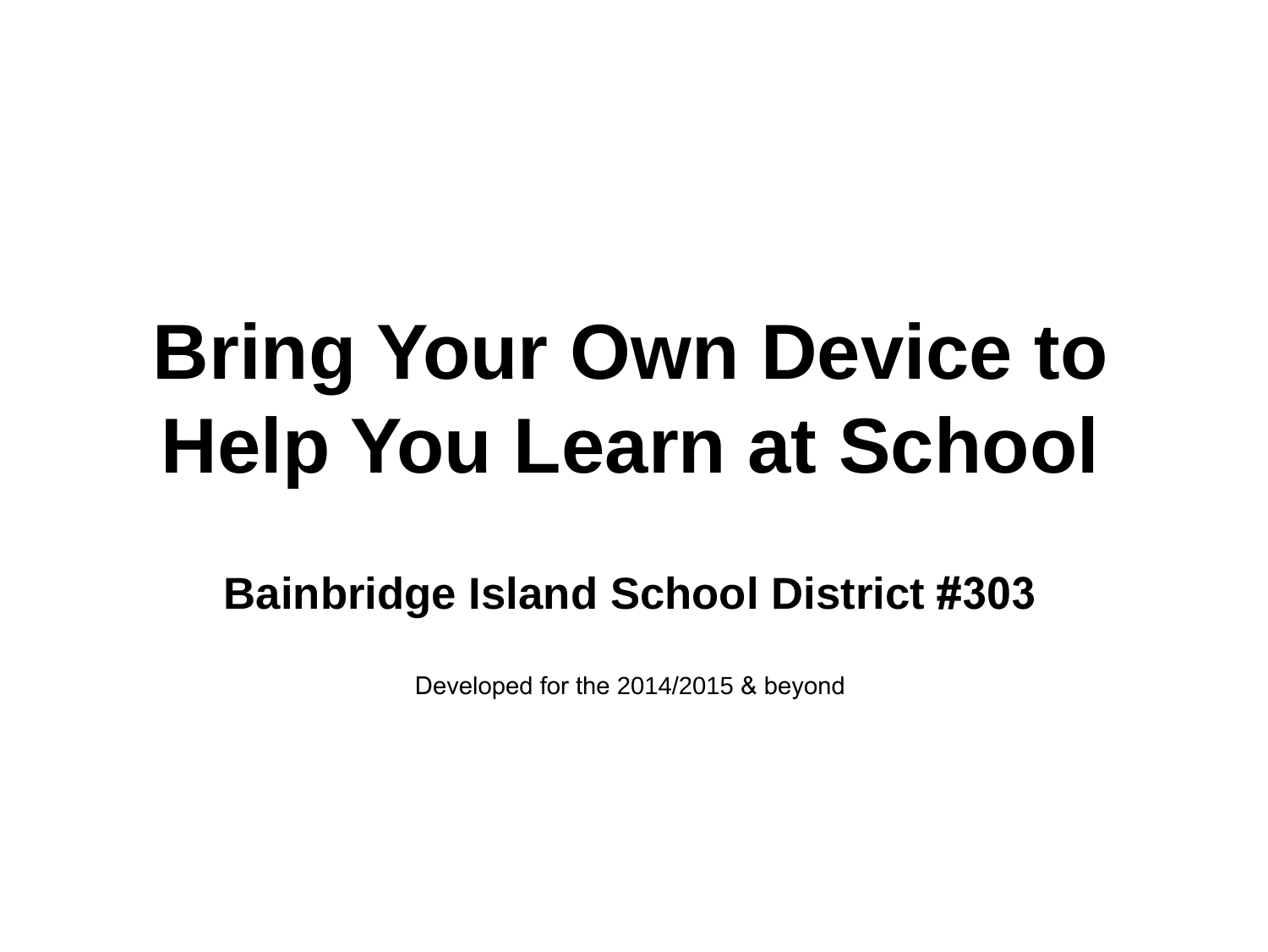### What is Bring Your Own Device?

- Bring Your Own Device (BYOD) creates a way for you to bring your own computing device to help you learn at school.
- You will log into the school's wireless network to get to the Internet for classroom and school activities.
- During school hours and activities, you are required to use the school's network with both personally-owned and district-owned devices.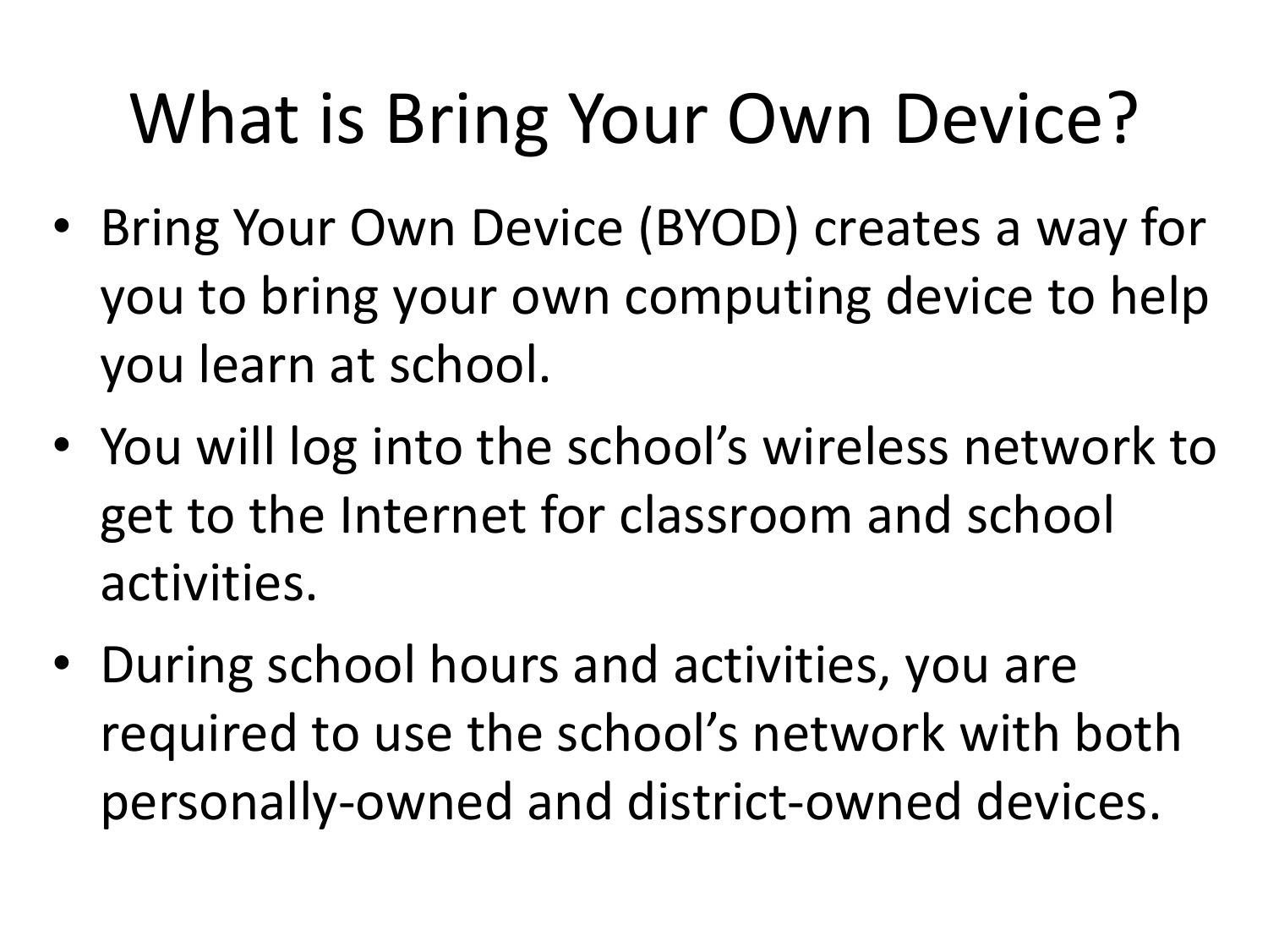# Why BYOD?

- Online resources and technology are an important part of learning.
- You need to develop your expertise in the use of technology devices and online resources.
- BYOD will help you have better access to the resources you need to learn.
- BYOD may provide more choices for your own technology use in the classroom.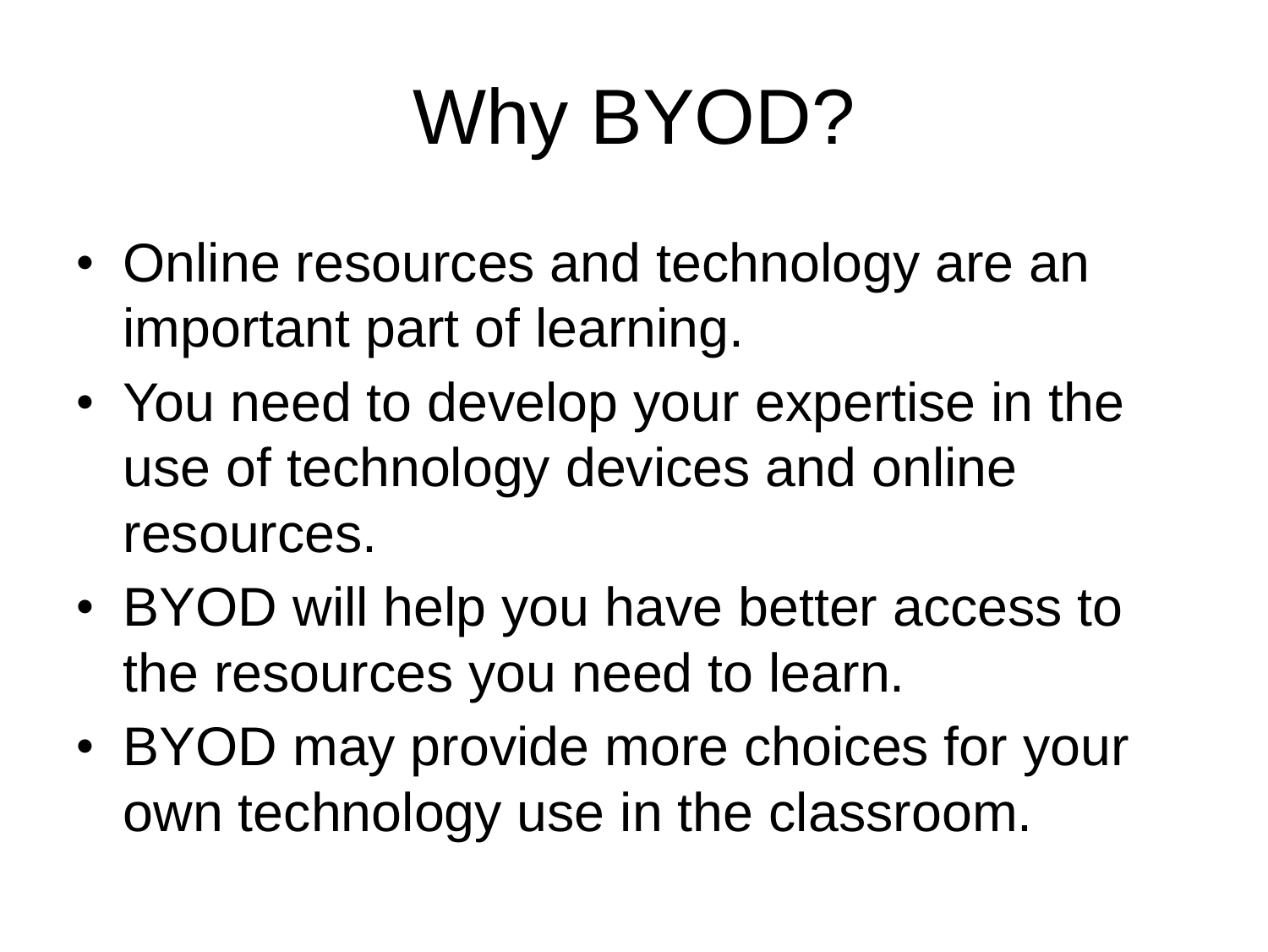# Who?

Based on teacher permission and relevant to classroom learning goals:

• Students in grades 5-12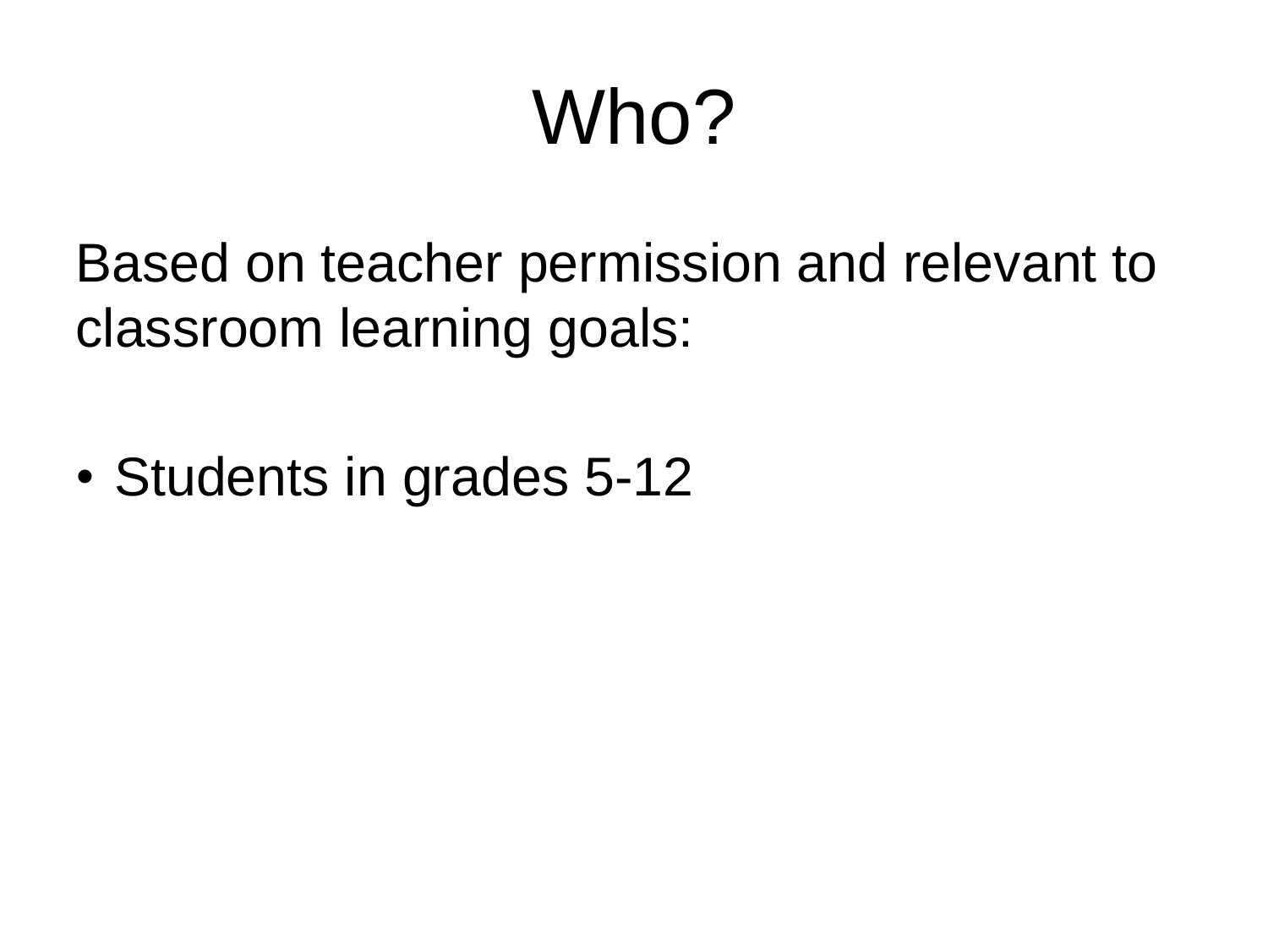# Who Decides?

- **Teachers** choose:
	- To allow use of your device in class or not allow it.
	- The device is meant to help you learn.
- **Parents** choose:
	- to allow you to bring your device or not.
- **Students** choose:
	- to bring own device or not.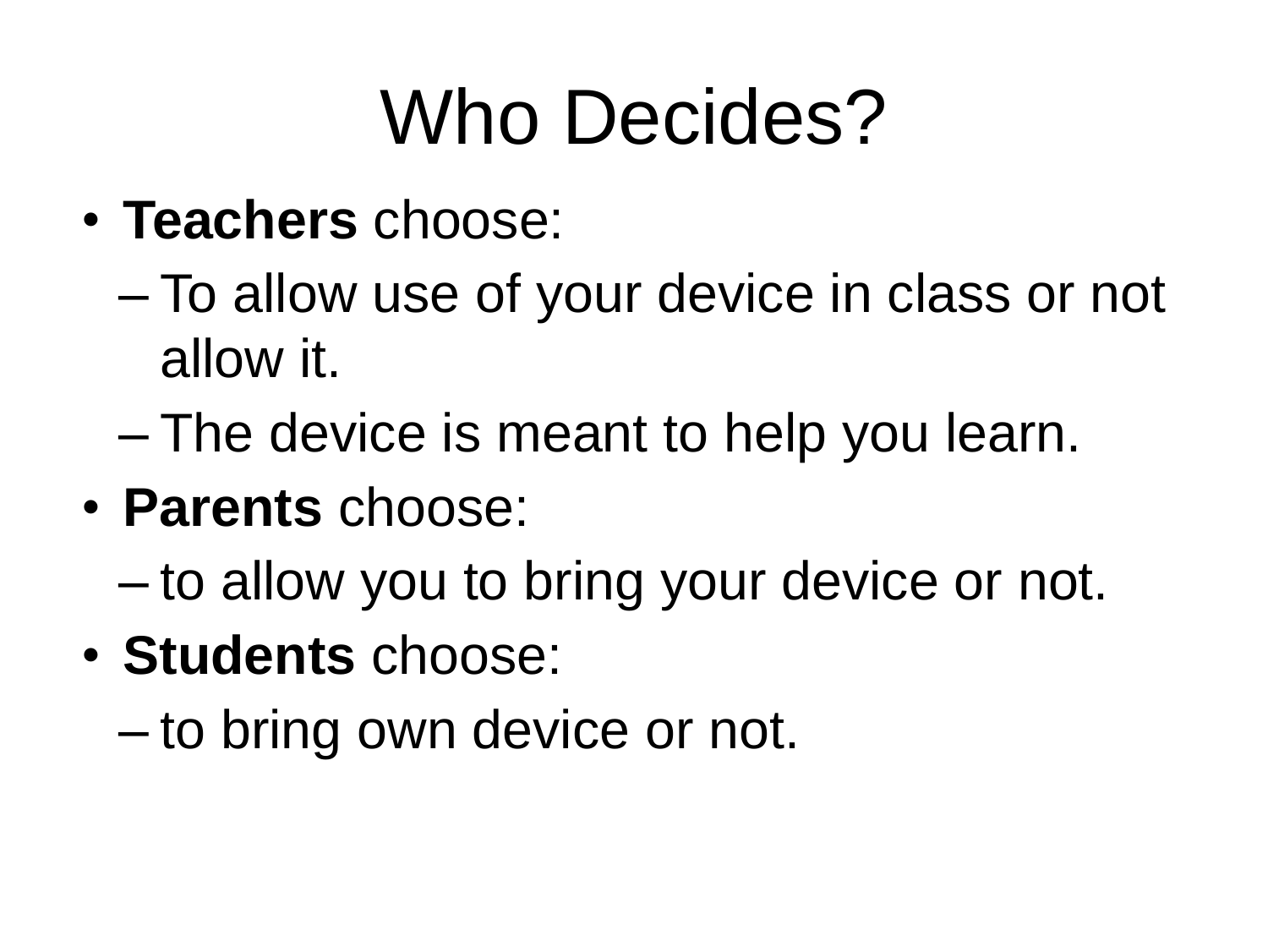### What Access Will Students Have?

- Schools are required by law to filter some Internet content for students.
- The student wireless network will have the required content filters in place.
- Students must use Internet connection provided by the school district during school hours and activities.
- All students & parents signed the Electronic User Agreement; it is your responsibility to use the technology responsibly or your privileges may be taken away.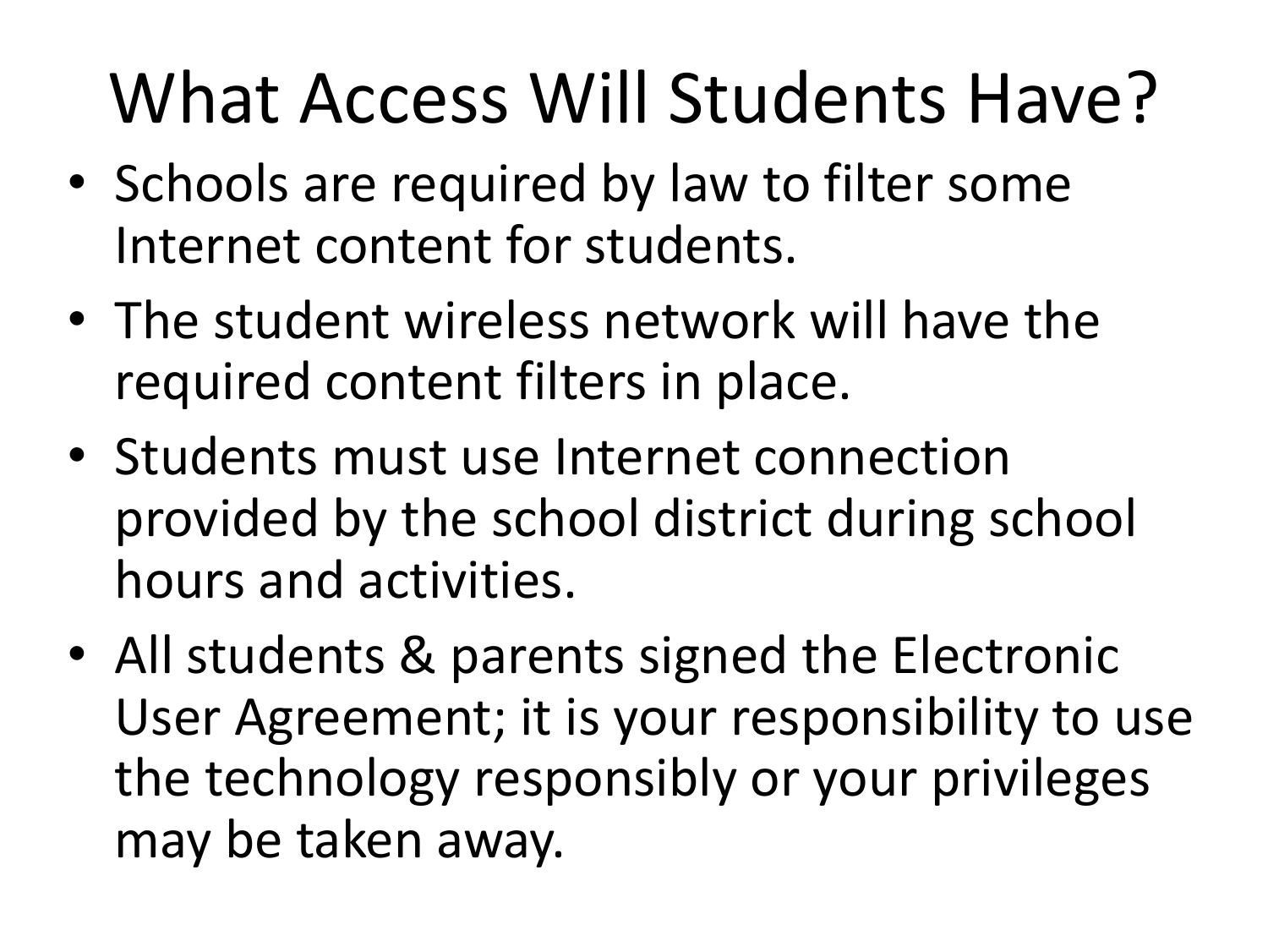### Will My Device Work?

- Devices must be ones that you would normally expect to connect to a wireless network if you were away from home.
- Practice logging into a wireless network away from home before you come to school with your own device.
- You are responsible for all trouble-shooting on your own device.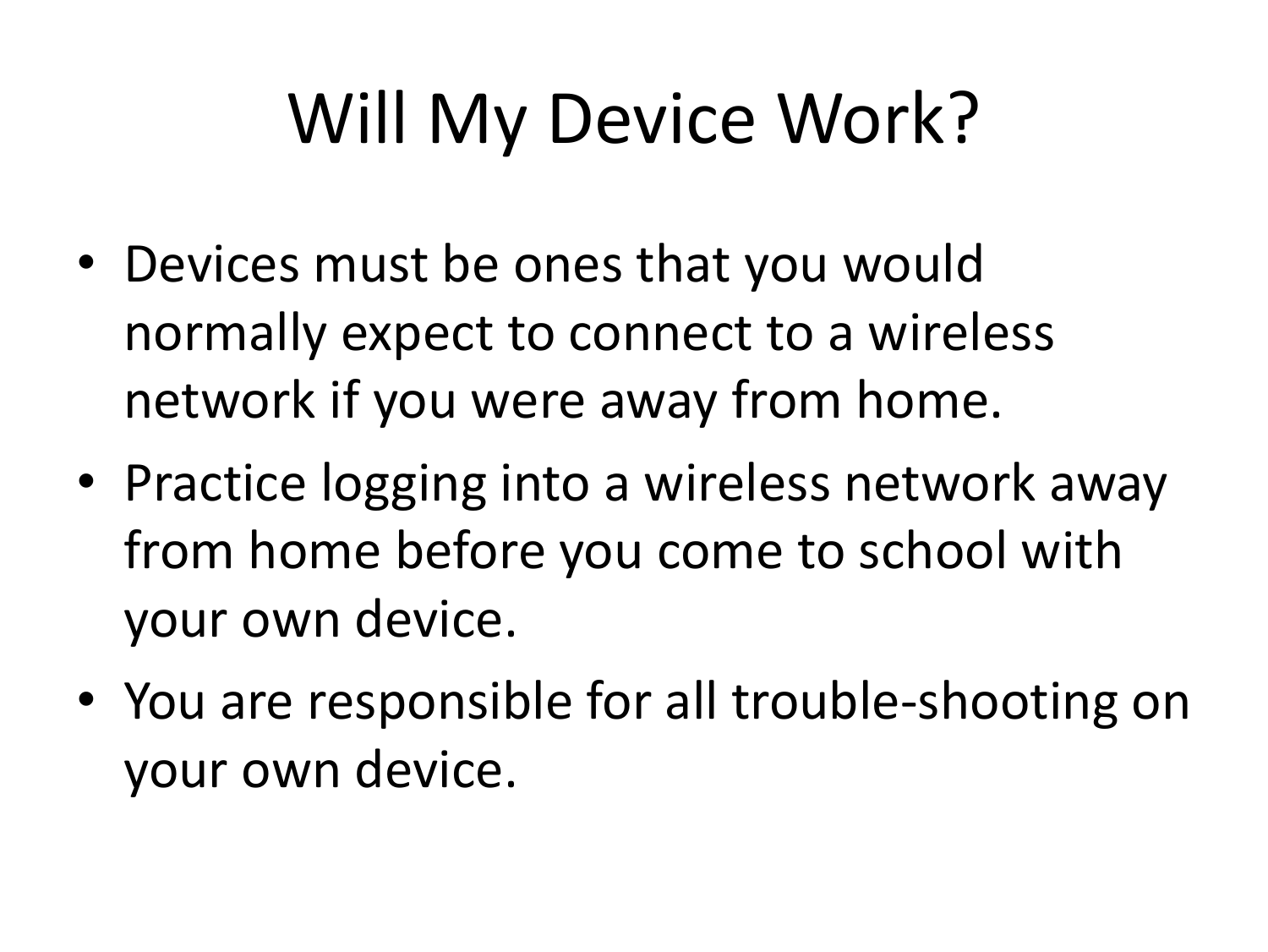# Who's Responsible?

- **Bring your device at your own risk.**
- If you bring a device, you are responsible for keeping it safe and secure.
- Keep your device with you or in a locked area.
- Do not leave your device in a classroom or on a table or in your backpack.
- Also, you are responsible for the appropriate use of your personal computing device.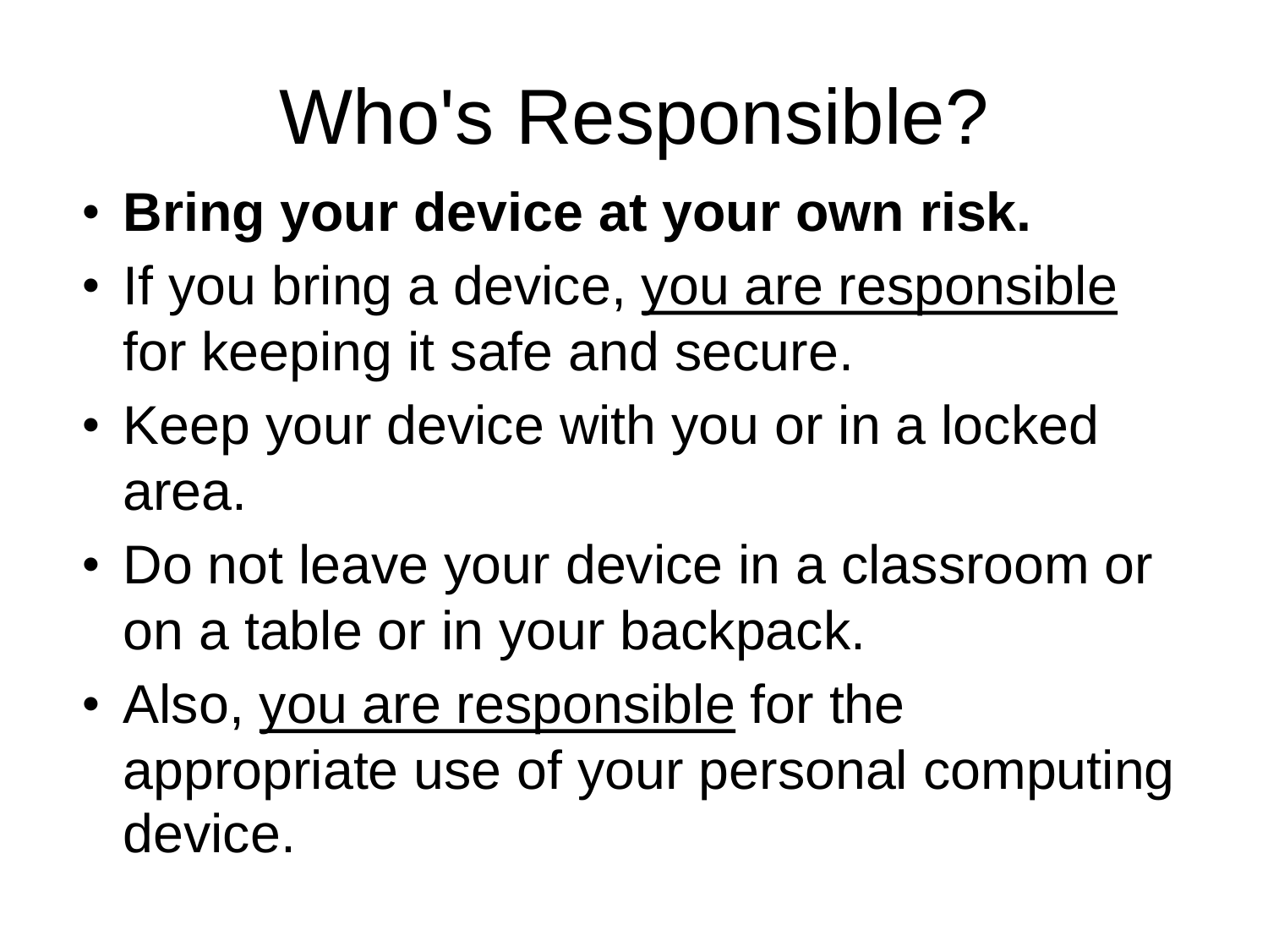#### What to Expect?

- At home, learn to connect your own device to a wireless network . . . before you connect at school.
- You will need to provide your own solutions for device or application issues.
- A search on the Internet can provide resources and answers to many of your connection questions.
- Teachers and school staff cannot work on students' personally-owned devices.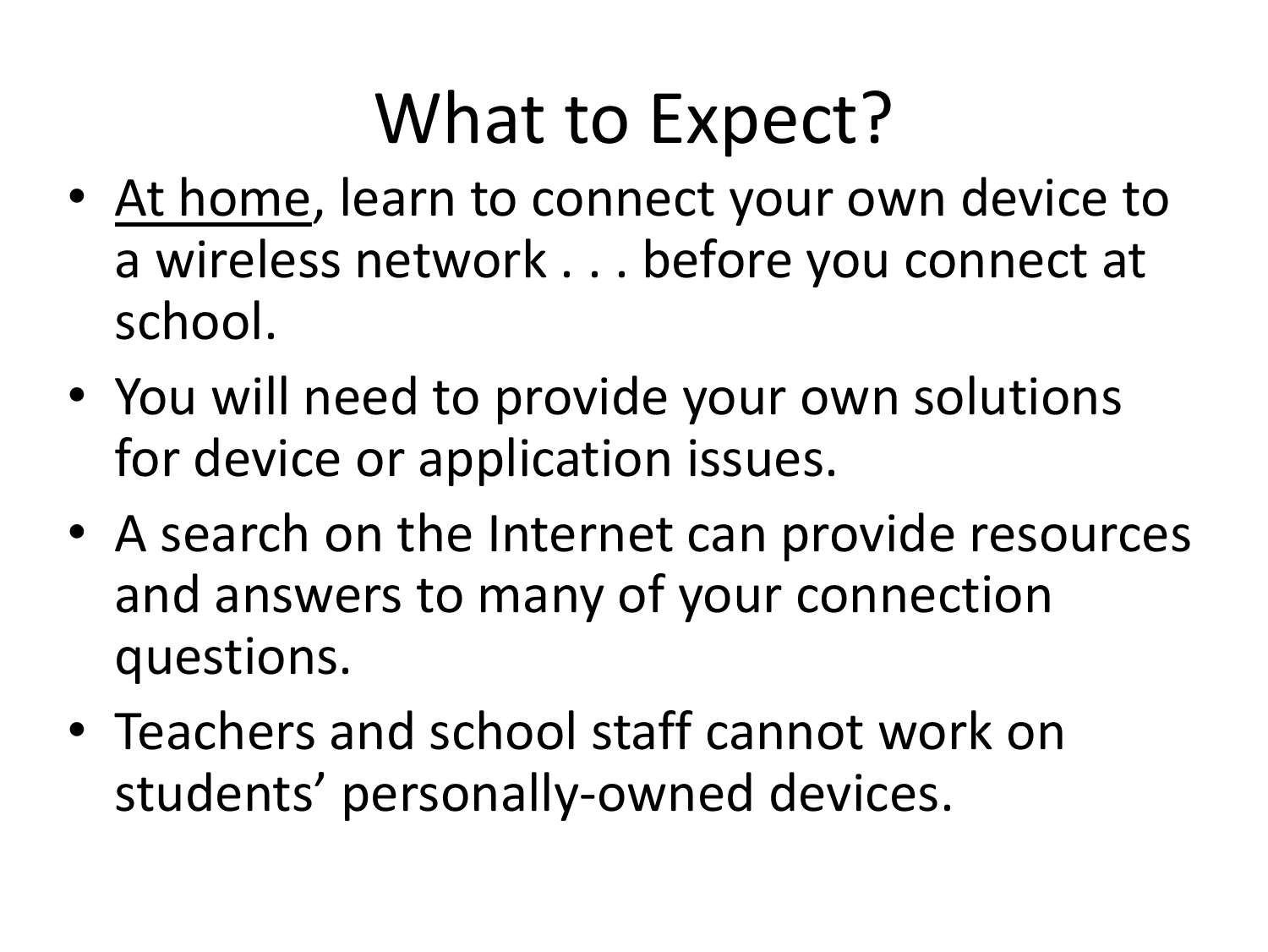Who Decides When to Use Personally-Owned Devices?

- Teachers and school staff make the final decision for use of technology, including personally-owned devices, in class and at school.
- Teachers cannot require students to have or bring personally owned devices to school or class.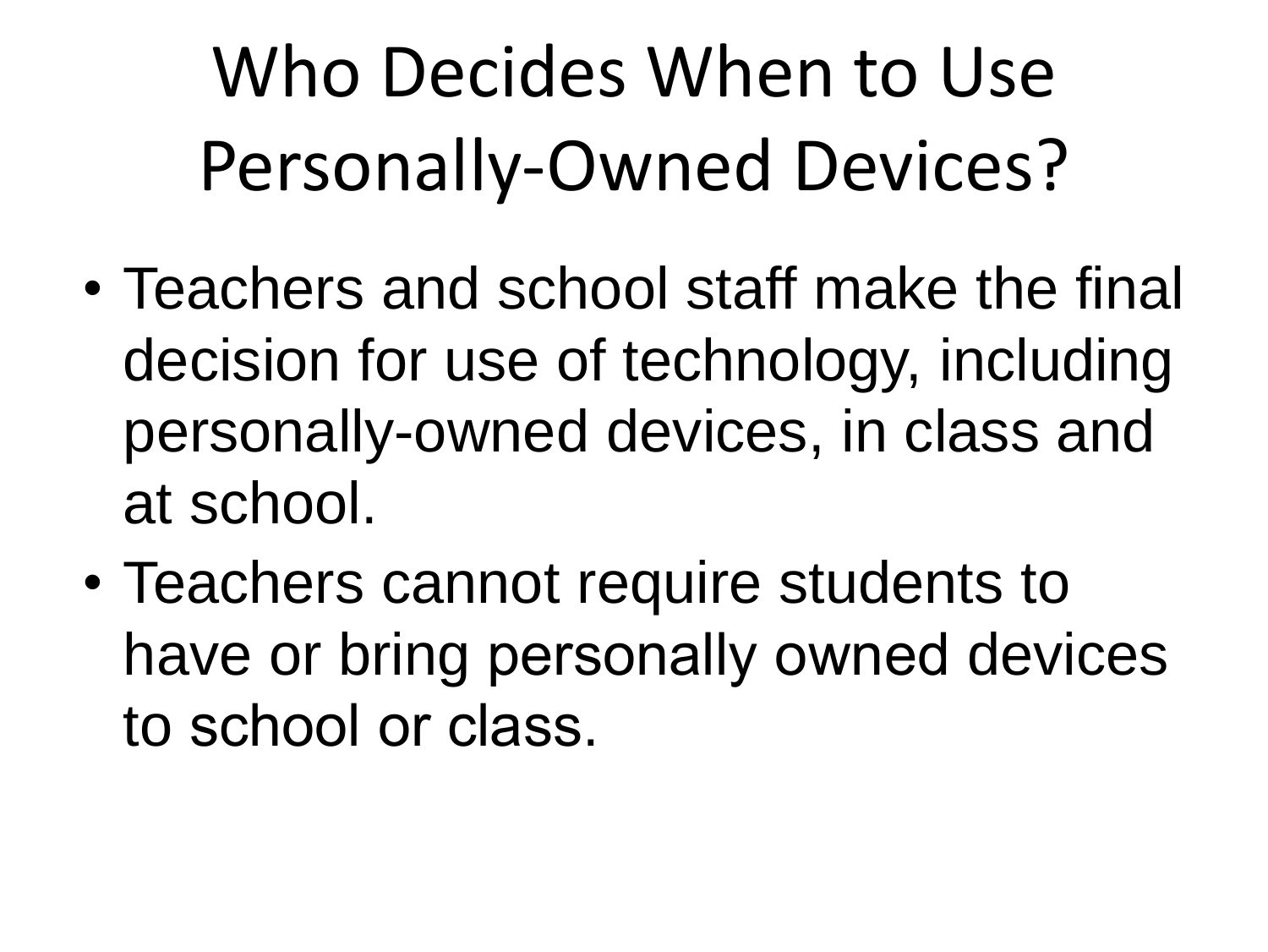# User Agreement

- You and your parent or guardian signed the Electronic Resources User Agreement
- Review it on the BISD Technology website: <http://www.bisd303.org/Page/978>
- You are responsible for safely and appropriately using technology, both districtowned and personally-owned hardware and software.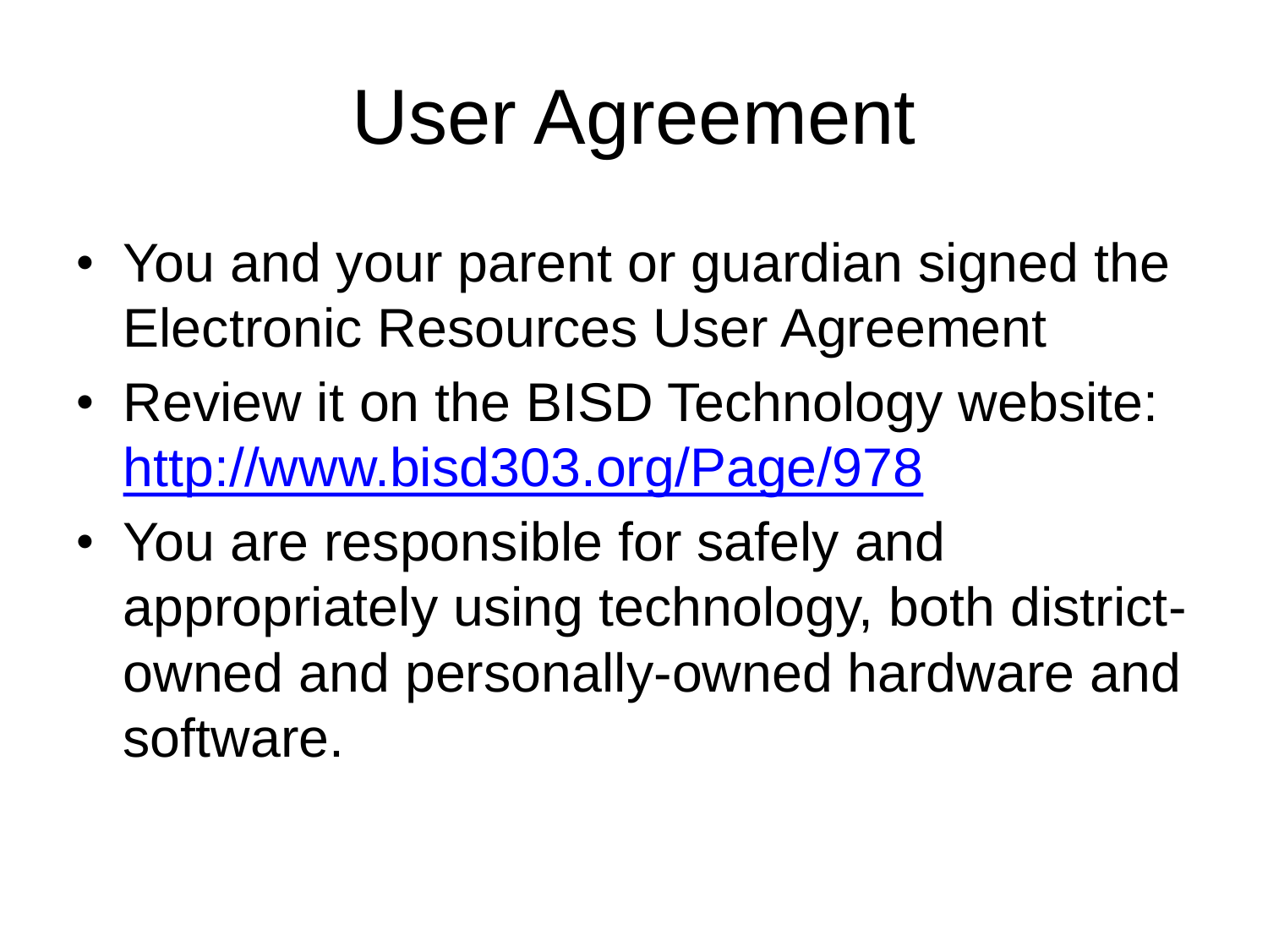#### Digital Contracts

- Your school or class may develop a additional digital contract to clarify BYOD use at your school.
- The contract will help you better understand the rules for safe and responsible technology use at your school.
- Your school's digital contract will support the laws and district policies about technology use by students at school.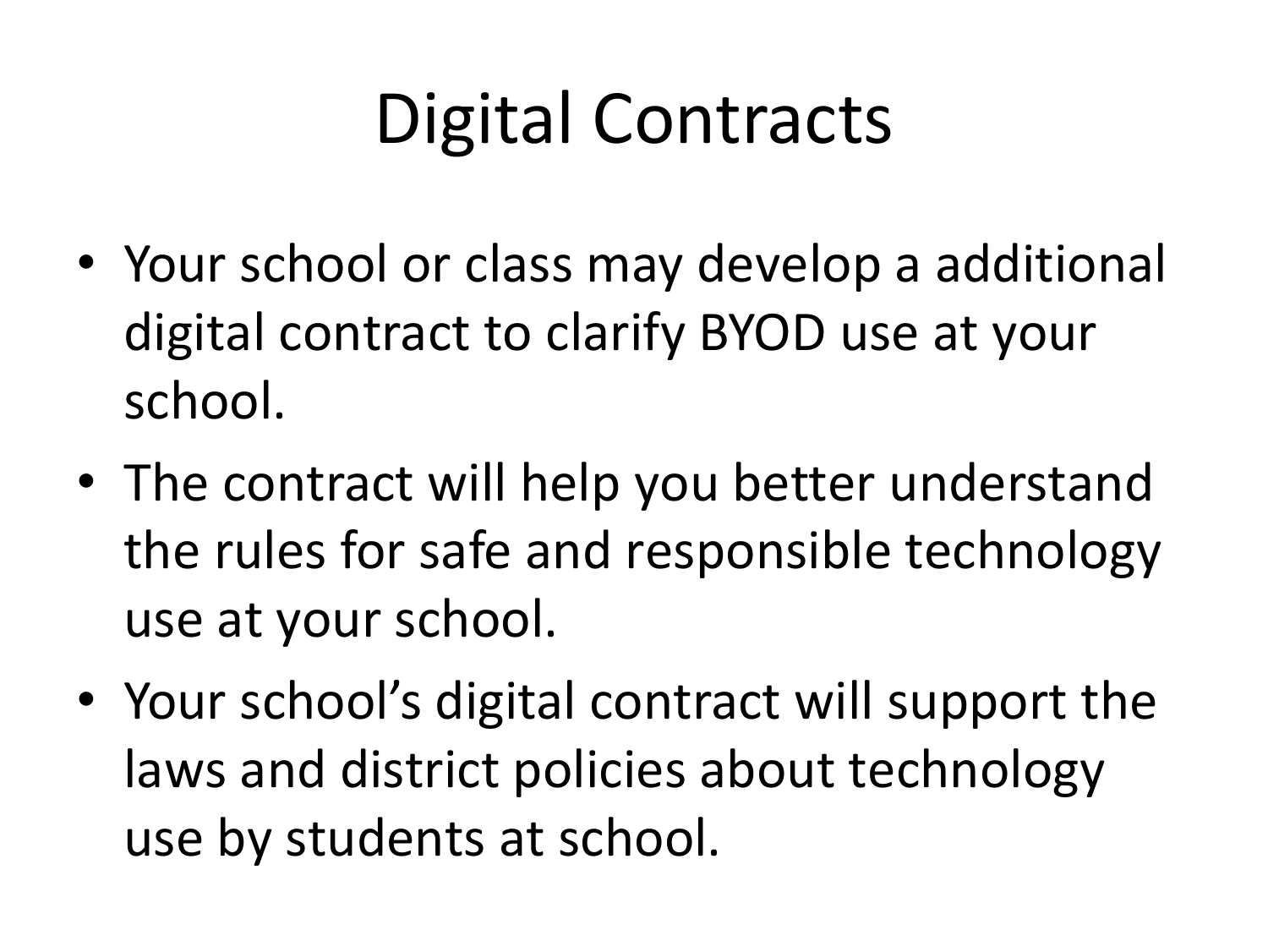### Some Basic Questions

- Are parents or students expected to buy a device for school?
	- No, staff cannot expect students to bring a personally owned device to school.
- Can my teacher decide when and where I use my computing device?
	- Yes, your teacher will decide when it is appropriate to use your device in class and at school.
- Who can help me if I have a technical issue?
	- If you have an issue, ask a family member or classmate, or research your question on the Internet after school.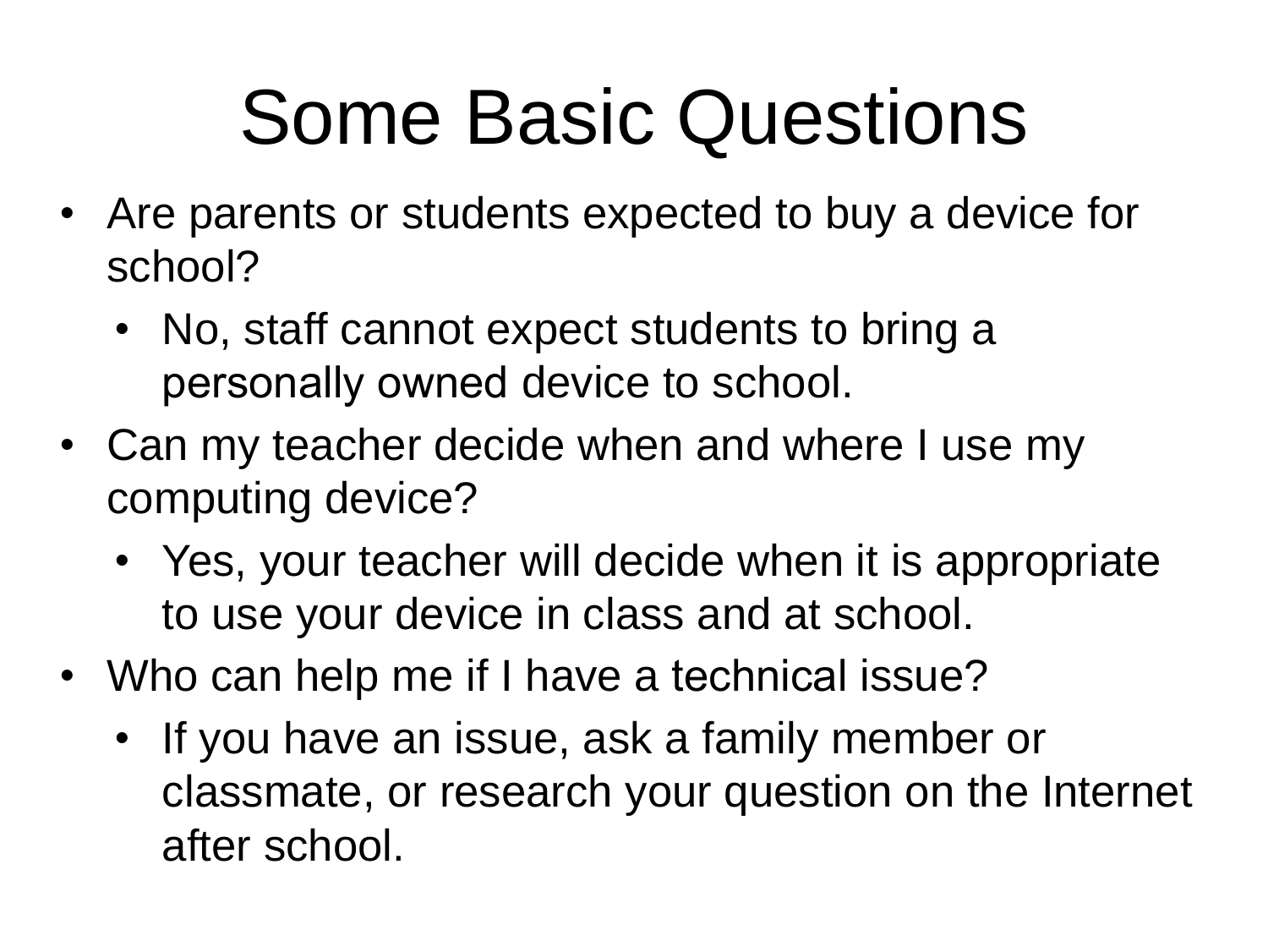#### How Do I Connect My Device?

- Go to the area or settings on your device for connecting to a wireless network.
- Choose "BISD-BYOD"
- You may see your type of device in the list, if so, choose it.
- Enter your BISD network username and password.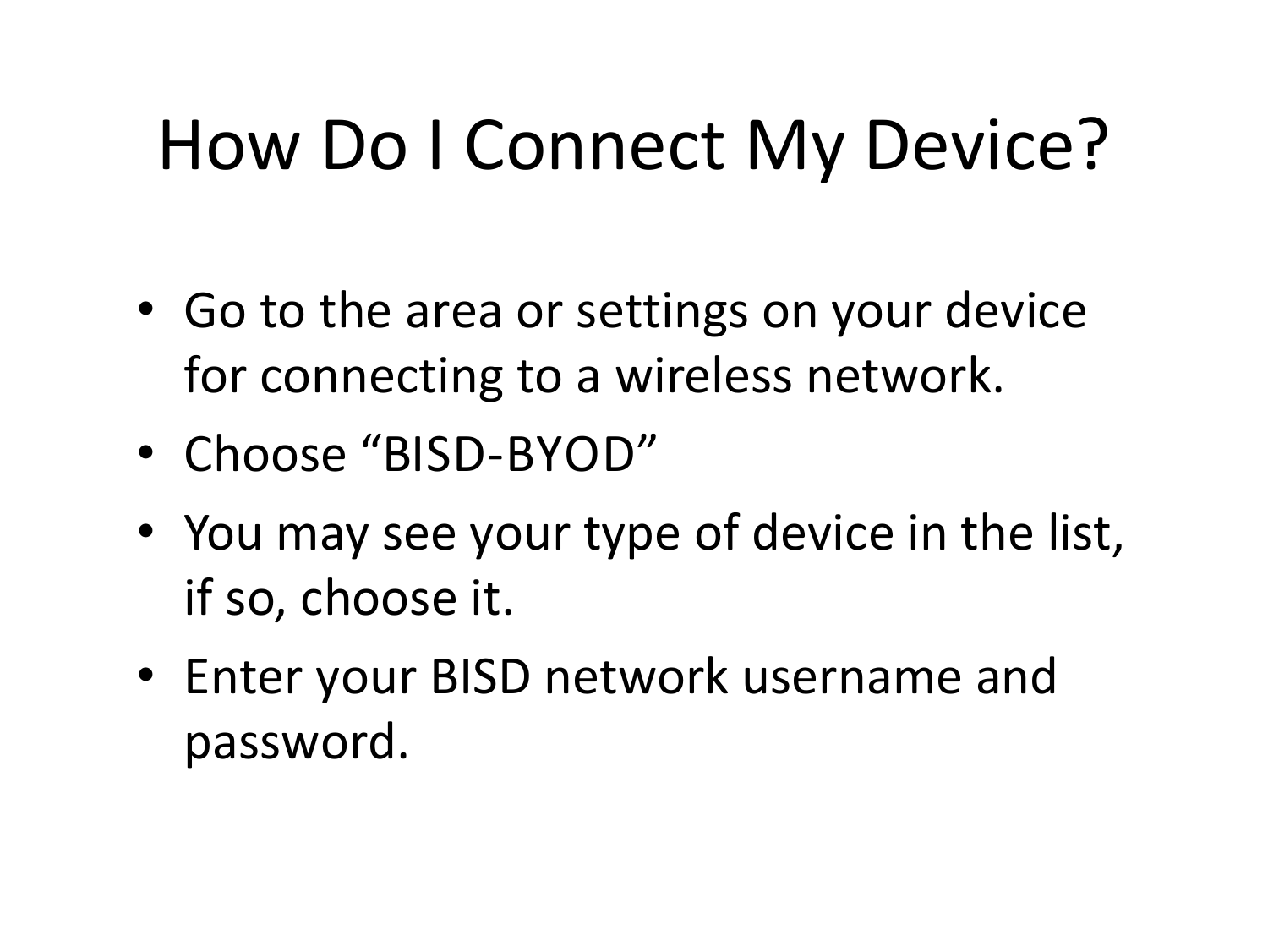### What if You Get Disconnected?

- If the connection to the Internet on your personally-owned device is disconnected, *from home* you will need to:
- 1. Update the anti-virus software on your device,
- 2. Check for malware, and
- 3. Research if one of the apps on your device is trying to reach material blocked by the required educational content filter.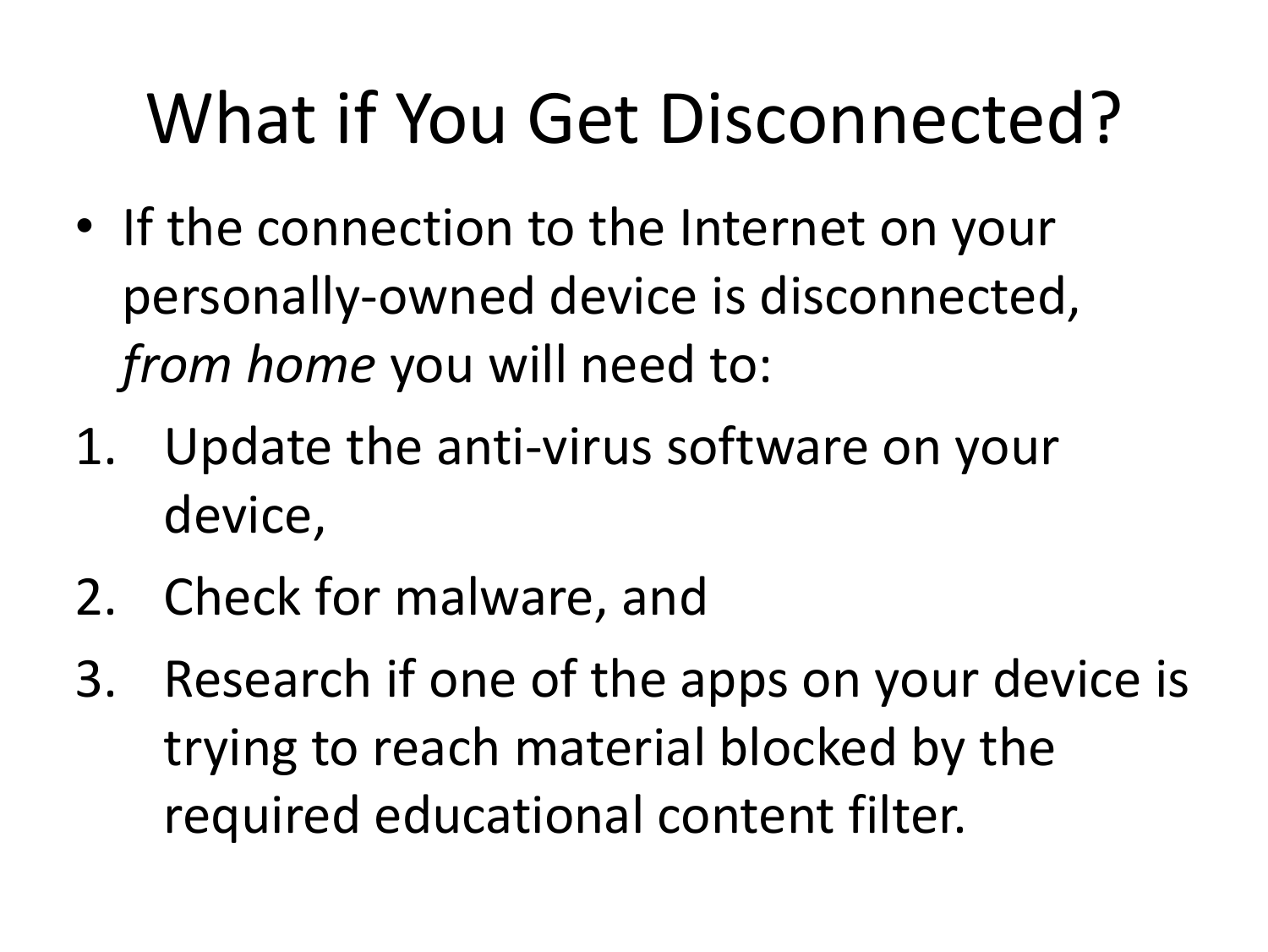### What if I have other problems?

- Teachers and staff cannot support your device if it doesn't work.
- If you are having difficulty, ask a family member, fellow student or do an Internet search from home or the public library about your issue.
- Keep in mind, if you don't use the network for a period of time, you may be timed out. You may need to login periodically.